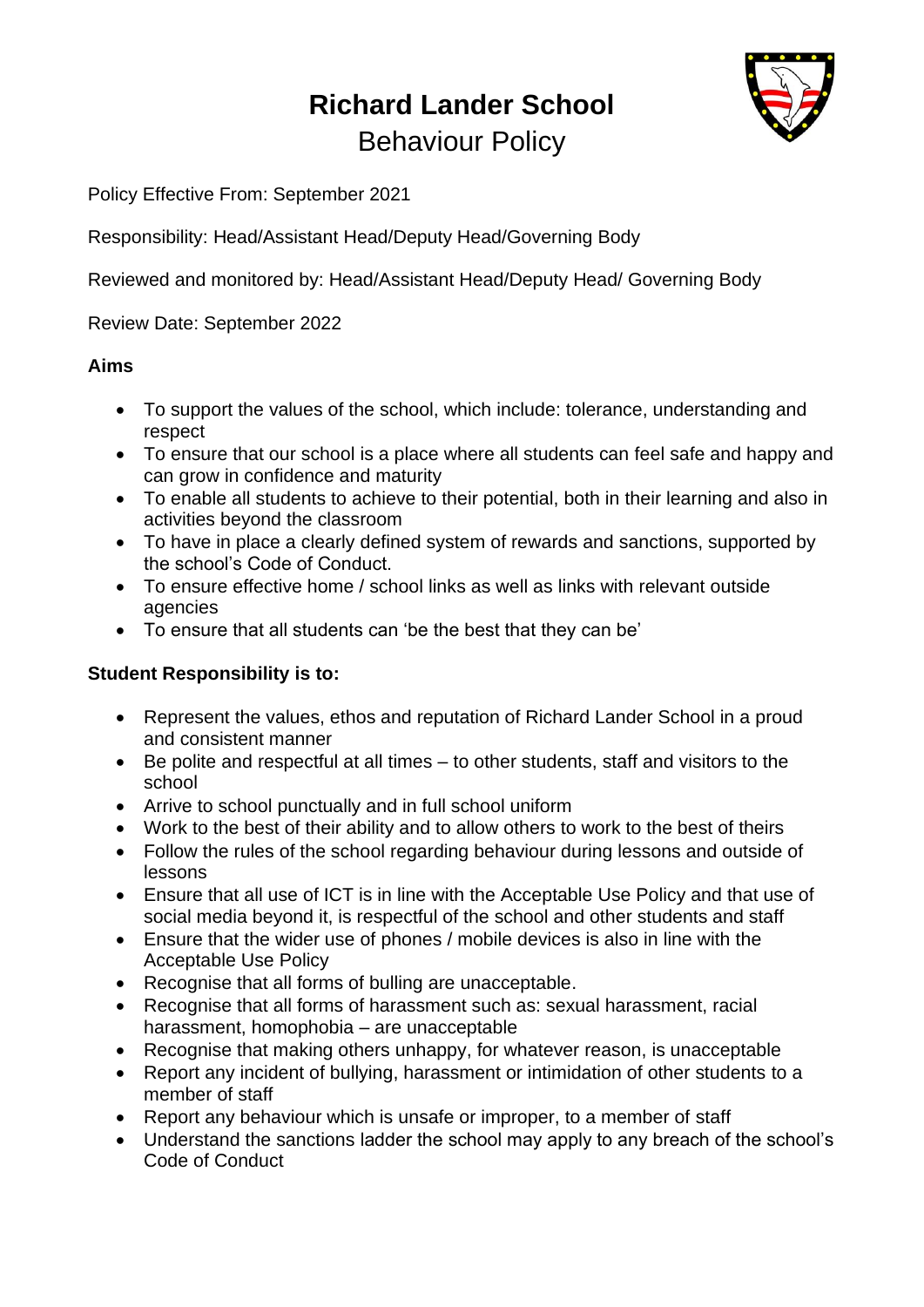**Note**: The following items are banned in school and if there is reasonable grounds to suspect a student is carrying one of these items, the student / their bag / other equipment / their lockers may be searched, either with or without consent, in line with the DfE Searching, Screening and Confiscation Guidance 2018: knives or weapons (or items which could be used as potentially offensive weapons), alcohol, illegal drugs, tobacco and cigarette papers, e-cigarettes and vapes, lighters, fireworks, pornographic images or any article that a member of staff reasonably suspects has been, or is likely to be, used to commit an offence, or to cause personal injury, or damage to property. Any member of the school's leadership team or pastoral management team is authorised by the Headteacher to conduct such a search.

# **Staff Responsibility is to:**

- Ensure students are aware of the school's Code of Conduct
- Have high expectations of students, both in their work and in their behaviour
- Recognise their responsibility as positive role models
- Recognise the effect their lead, both in teaching and in supporting students, has on standards of behaviour
- Recognise the value that praise and reward have on maintaining good standards of behaviour
- Address behavioural issues appropriately and in line with school Behaviour Policy and the school's Code of Conduct.
- Ensure that issues are referred on, as appropriate, and that a written record is made of incidents and forwarded to the appropriate staff
- Develop student awareness and commitment to, their own sense of responsibility and accountability, and nurture a desire in them to grow in maturity and character
- Ensure that all lessons (or other work) are well planned and engaging, and enable each student to be fully engaged and inspired in their learning
- Ensure that the needs of all students are met, including those with learning difficulties, so they are able to thrive in their learning
- Be aware of all school policies which have a relevance to this one, including: the SEN Code of Practice, the Single Equalities Scheme, the Race Equality Policy

# **Rewards**

- Staff are encouraged to use praise, celebration and reward wherever possible, and mainly through the school merits system
- Parents / carers are informed on a weekly basis, how many merits their children have earned. Parents / carers are encouraged to speak with, and praise their children for this.

# **Sanctions**

- The school has a range of sanctions available to it, and whilst there is a 'ladder' of sanctions which mostly represent the level of severity or repeated nature of incidents, the school reserves the right to impose the level of sanction it sees fit for particular breaches of the Behaviour Management Policy and the Code of Conduct for students. Sanctions may include:
	- o Communication with parents / carers